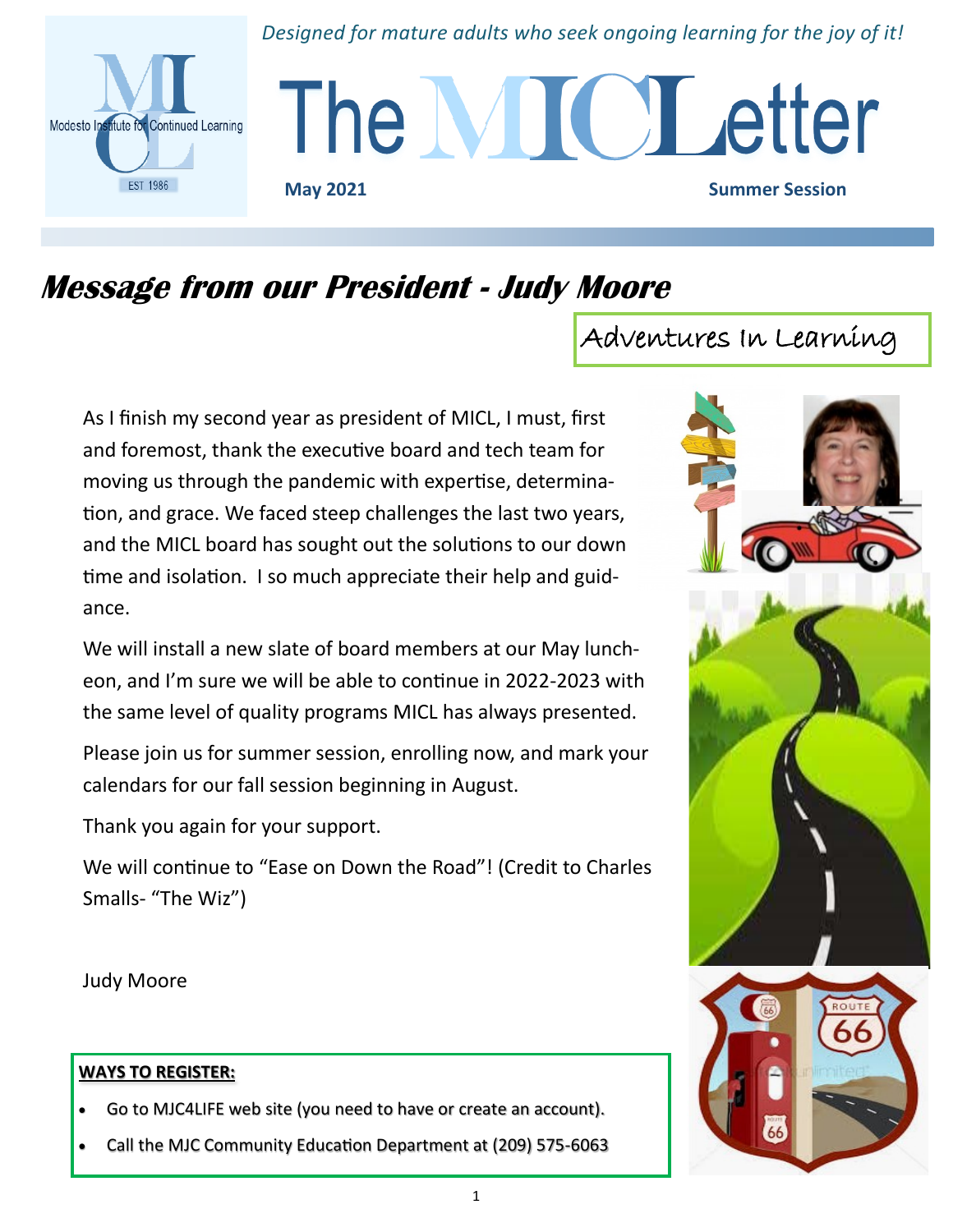

# **FIELD TRIPS:**

**No Field Trips Scheduled at this time**

# **We will advise when we are able to resume**

Summer Session

Classes:

**May 3 thru**

**August 4**

| <b>Summer Session 2022</b>   |                                          |                               |  |                                        |                                     |                |                                    |  |  |  |  |
|------------------------------|------------------------------------------|-------------------------------|--|----------------------------------------|-------------------------------------|----------------|------------------------------------|--|--|--|--|
| May 3 - August 4, 2022       |                                          |                               |  |                                        |                                     |                |                                    |  |  |  |  |
|                              | Monday                                   | Tuesday                       |  | Wednesday                              | Thursday                            |                | Friday                             |  |  |  |  |
| 10 am<br>to<br><b>NOON</b>   |                                          | Infectious<br><b>Diseases</b> |  | have<br>What in the<br>World?          |                                     |                |                                    |  |  |  |  |
| 1 pm<br>to<br>3 pm           |                                          | Social Zoom                   |  | Wednesday at<br>the Movies             | <b>Book Club</b>                    |                |                                    |  |  |  |  |
| 2021-2022 BOARD OF DIRECTORS |                                          |                               |  |                                        |                                     |                |                                    |  |  |  |  |
|                              |                                          | President Judy Moore          |  | <b>ALL CLASSES ARE HELD</b><br>ON ZOOM |                                     |                |                                    |  |  |  |  |
|                              | Vice President, Curriculum Roger Jackson |                               |  |                                        | <b>TUESDAY THROUGH THURSDAY</b>     |                |                                    |  |  |  |  |
| President-Elect Wayne Sicard |                                          |                               |  |                                        |                                     |                |                                    |  |  |  |  |
| Secretary                    |                                          | <b>Hugh Brereton</b>          |  |                                        | <b>DURING SUMMER SEMESTER</b>       |                |                                    |  |  |  |  |
| Treasurer                    |                                          | Dorothy Ford                  |  |                                        | <b>Dorothy Winke</b>                |                | <b>Immediate Past President</b>    |  |  |  |  |
| Communications               |                                          | Annette Olsen                 |  |                                        | <b>Rita Perez</b>                   |                | <b>MJC Community Ed Specialist</b> |  |  |  |  |
| <b>Facilities</b>            |                                          | Open                          |  |                                        | <b>MJC Community Education</b>      |                | 209-575-6063                       |  |  |  |  |
| Membership                   |                                          | Ron Rutschman                 |  |                                        | <b>MJC West Campus address</b>      |                | 2201 Blue Gum Avenue               |  |  |  |  |
| Publicity                    |                                          | Louise Summerlot              |  |                                        |                                     |                | Modesto, CA 95358                  |  |  |  |  |
| Hospitality                  |                                          | <b>Maureen Fuertes</b>        |  |                                        | <b>George Pettygrove</b>            | <b>Founder</b> |                                    |  |  |  |  |
| <b>Field Trips</b>           |                                          | Diedre Bush                   |  |                                        | MICLetter produced by Annette Olsen |                |                                    |  |  |  |  |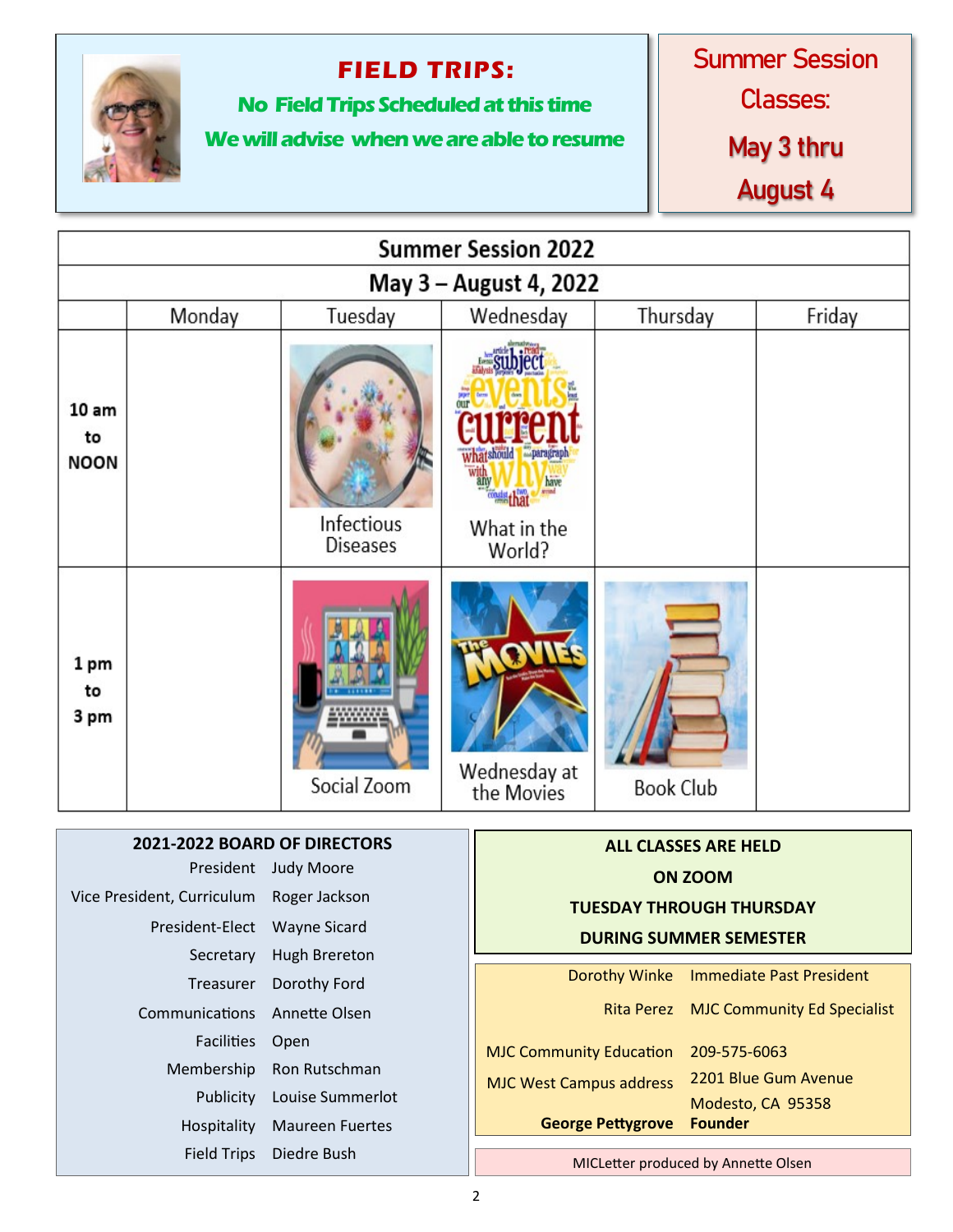#### 10:00 AM TO 12:00 NOON

Coordinator:<br>Bob Drual

**INFECTIOUS DISEASES:** Infectious diseases touch the lives of everyone on the planet. On a worldwide scale, infectious diseases account for 26 percent of all deaths, second only to cardiovascular diseases. This course gives a comprehensive overview of diseases from the mundane to the fatal from renowned physician and award-winning professor Dr. Barry Fox. You will see how disease agents invade the body; follow germs through to different body systems and see what effects they have; and learn why we may be losing the battle against some germs.

#### 12:00 NOON TO 1:00 PM **BREAK**

#### 1:00 PM T 3:00 PM

Coordinators:



**Wayne & Diana Sicard SOCIAL HOUR:** If you're missing your friends during these days of [social distancing,](https://www.inc.com/minda-zetlin/working-at-home-remote-work-partner-spouse-ground-rules-boundaries.html) consider joining our MICL social hour. It's fun, and it will lift your spirits more than you might imagine. Time spent talking and hanging out with people will lift your mood! Please join us!

#### 10:00 AM TO 12:00 NOON

Coordinator: W **David Froba**



**WHAT IN THE WORLD?:** Have you ever watched TV or read a news paper article, opinion, or letter to the editor and really wanted to discuss or react to what you read? *What in the World?* is just the class for you. We discuss all kinds of issues and happenings from your neighborhood, local, regional, state, national, and world news. You bring in the topic, introduce it, and we all discuss it with the help of a new class facilitator each five week session. A number of class members have real expertise to lend to a number of discussions. Learn something new every day. Join the camaraderie.

#### 12:00 NOON TO 1:00 PM **BREAK**

#### 1:00 PM T 3:00 PM

Coordinator: **Ron Rutschman**

**WEDNESDAY AT THE MOVIES:** Please join us to enjoy a film classic or foreign film (subtitled in English, of course) that will carry you away to other times and other places. Discussion is encouraged but is not required. We hope you will join us!



Details of the movies will be posted in the Weekly Update every Friday.

| <b>05/05</b> "Godfather I - Part 1" |  |
|-------------------------------------|--|
|                                     |  |

**05/12** "Godfather I - Part 2"

**05/19** "Godfather II - Part 1 "

E

 $\Box$ 

N

E

S

 $\Box$ 

 $\boldsymbol{\mathsf{A}}$ 

Y